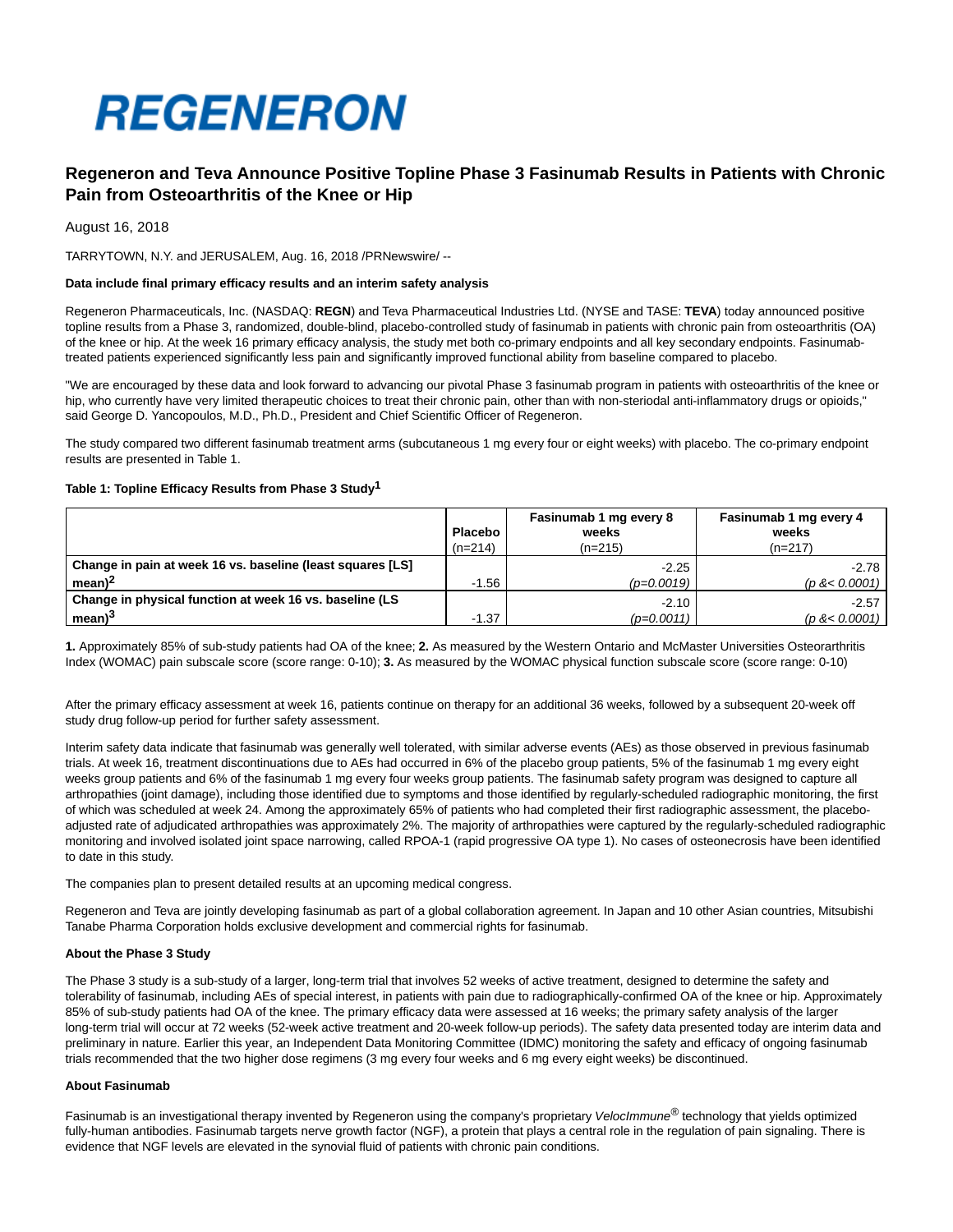Regeneron and Teva are currently enrolling patients with chronic pain caused by OA of the knee or hip in three Phase 3 clinical trials including one assessing fasinumab long-term safety and two trials comparing fasinumab to standard pain therapies. The safety and efficacy of fasinumab have not been fully evaluated by any regulatory authority.

# **About Regeneron**

Regeneron (NASDAQ: REGN) is a leading biotechnology company that invents life-transforming medicines for people with serious diseases. Founded and led for 30 years by physician-scientists, our unique ability to repeatedly and consistently translate science into medicine has led to six FDA-approved treatments and numerous product candidates in development, all of which were homegrown in our laboratories. Our medicines and pipeline are designed to help patients with eye disease, heart disease, allergic and inflammatory diseases, pain, cancer, infectious diseases and rare diseases.

Regeneron is accelerating and improving the traditional drug development process through our proprietary VelociSuite® technologies, such as VelocImmune<sup>®</sup> which produces optimized fully-human antibodies, and ambitious research initiatives such as the Regeneron Genetics Center, which is conducting one of the largest genetics sequencing efforts in the world.

For additional information about the company, please visi[t www.regeneron.com o](http://www.regeneron.com/)r follow @Regeneron on Twitter.

## **About Teva**

Teva Pharmaceutical Industries Ltd. (NYSE and TASE: TEVA) is a global leader in generic medicines, with innovative treatments in select areas, including CNS, pain and respiratory. We deliver high-quality generic products and medicines in nearly every therapeutic area to address unmet patient needs. We have an established presence in generics, specialty, OTC and API, building on more than a century-old legacy, with a fully integrated R&D function, strong operational base and global infrastructure and scale. We strive to act in a socially and environmentally responsible way. Headquartered in Israel, with production and research facilities around the globe, we employ 45,000 professionals, committed to improving the lives of millions of patients. Learn more at [www.tevapharm.com.](http://www.tevapharm.com/)

## **Regeneron Forward-Looking Statements and Use of Digital Media**

This news release includes forward-looking statements that involve risks and uncertainties relating to future events and the future performance of Regeneron Pharmaceuticals, Inc. ("Regeneron" or the "Company"), and actual events or results may differ materially from these forward-looking statements. Words such as "anticipate," "expect," "intend," "plan," "believe," "seek," "estimate," variations of such words, and similar expressions are intended to identify such forward-looking statements, although not all forward-looking statements contain these identifying words. These statements concern, and these risks and uncertainties include, among others, the nature, timing, and possible success and therapeutic applications of Regeneron's products, product candidates, and research and clinical programs now underway or planned, including without limitation fasinumab; unforeseen safety issues resulting from the administration of products and product candidates in patients, including serious complications or side effects in connection with the use of Regeneron's product candidates in clinical trials, such as the clinical development programs evaluating fasinumab; the likelihood and timing of possible regulatory approval and commercial launch of Regeneron's late-stage product candidates, such as fasinumab for patients with chronic pain from osteoarthritis of the hip or knee or other potential indications; determinations by regulatory and administrative governmental authorities which may delay or restrict Regeneron's ability to continue to develop or commercialize Regeneron's products and product candidates, such as fasinumab; the extent to which the results from the research and development programs conducted by Regeneron or its collaborators may be replicated in other studies and lead to therapeutic applications; ongoing regulatory obligations and oversight impacting Regeneron's marketed products, research and clinical programs, and business, including those relating to patient privacy; competing drugs and product candidates that may be superior to Regeneron's products and product candidates; uncertainty of market acceptance and commercial success of Regeneron's products and product candidates and the impact of studies (whether conducted by Regeneron or others and whether mandated or voluntary) on the commercial success of Regeneron's products and product candidates; the ability of Regeneron to manufacture and manage supply chains for multiple products and product candidates; the ability of Regeneron's collaborators, suppliers, or other third parties to perform filling, finishing, packaging, labeling, distribution, and other steps related to Regeneron's products and product candidates; the availability and extent of reimbursement of the Company's products from third-party payers, including private payer healthcare and insurance programs, health maintenance organizations, pharmacy benefit management companies, and government programs such as Medicare and Medicaid; coverage and reimbursement determinations by such payers and new policies and procedures adopted by such payers; unanticipated expenses; the costs of developing, producing, and selling products; the ability of Regeneron to meet any of its sales or other financial projections or guidance and changes to the assumptions underlying those projections or guidance; the potential for any license or collaboration agreement, including Regeneron's agreements with Sanofi and Bayer HealthCare LLC (or their respective affiliated companies, as applicable) and Regeneron's agreements with Teva Pharmaceutical Industries Ltd. and Mitsubishi Tanabe Pharma Corporation relating to fasinumab, to be cancelled or terminated without any further product success; and risks associated with intellectual property of other parties and pending or future litigation relating thereto, including without limitation the patent litigation proceedings relating to EYLEA<sup>®</sup> (aflibercept) Injection, Dupixent<sup>®</sup> (dupilumab) Injection, and Praluent<sup>®</sup> (alirocumab) Injection, the ultimate outcome of any such litigation proceedings, and the impact any of the foregoing may have on Regeneron's business, prospects, operating results, and financial condition. A more complete description of these and other material risks can be found in Regeneron's filings with the United States Securities and Exchange Commission, including its Form 10-Q for the quarterly period ended June 30, 2018. Any forward-looking statements are made based on management's current beliefs and judgment, and the reader is cautioned not to rely on any forward-looking statements made by Regeneron. Regeneron does not undertake any obligation to update publicly any forward-looking statement, including without limitation any financial projection or guidance, whether as a result of new information, future events, or otherwise.

Regeneron uses its media and investor relations website and social media outlets to publish important information about the Company, including information that may be deemed material to investors. Financial and other information about Regeneron is routinely posted and is accessible on Regeneron's media and investor relations website [\(http://newsroom.regeneron.com\)](http://newsroom.regeneron.com/) and its Twitter feed [\(http://twitter.com/regeneron\).](http://twitter.com/regeneron)

#### **Teva Forward-Looking Statements**

This press release contains forward-looking statements within the meaning of the Private Securities Litigation Reform Act of 1995 regarding fasinumab, which are based on management's current beliefs and expectations and are subject to substantial risks and uncertainties, both known and unknown, that could cause our future results, performance or achievements to differ significantly from that expressed or implied by such forwardlooking statements. Important factors that could cause or contribute to such differences include risks relating to: